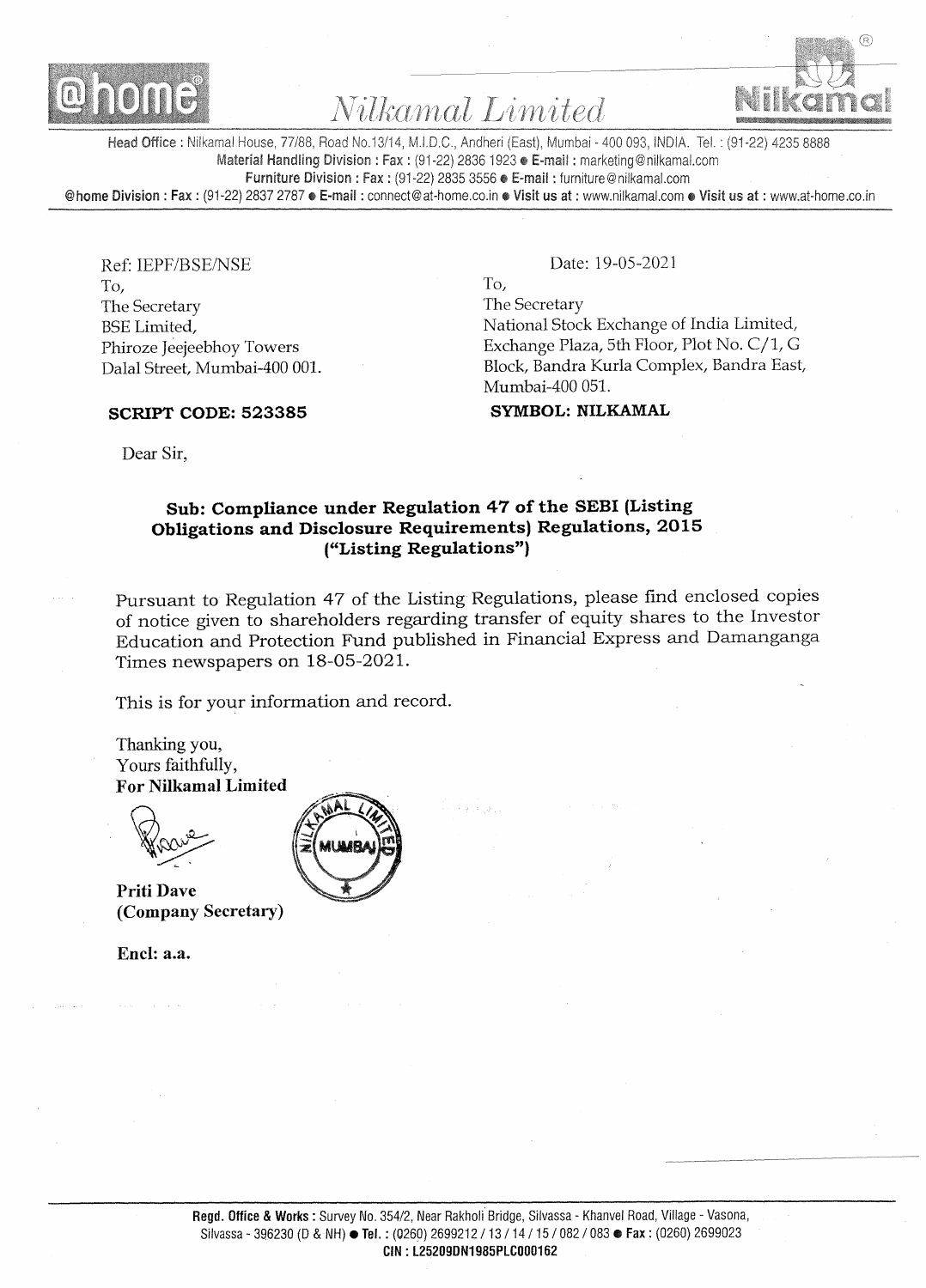

## **TUESDAY, MAY 18, 2021**

**NILKAMAL LIMITED** @home JD. **CIN: L25209DN1985PLC000162 Nilkamal** Regd. Office: Survey No. 354/2 & 354/3, Near Rakholi Bridge, Silvassa-Khanvel Road, Vasona, Silvassa - 396 230 (Union Territory of Dadra & Nagar Haveli) Phone: 0260-2699212 • Fax: 0260-2699023 Email: investor@nilkamal.com · Website: www.nilkamal.com

**NOTICE**<br>(For Transfer of Equity Shares of the Company to Investor Education and Protection Fund)

NOTICE is hereby given to the shareholders of the Company pursuant to the provisions of the Investor Education and Protection Fund Authority (Accounting, Audit, Transfer and Refund) Rules, 2016, notified by the Ministry of Corporate Affairs (MCA) effective September 7, 2016 and subsequently amended by Notification dated February 28, 2017 (the Rules).

The Rules, amongst others, contains provisions for transfer of all shares, in respect of which dividend has not been paid or claimed by the shareholders for seven consecutive years or more, in the name of the Investor Education and Protection Fund (IEPF) Authority.

In adherence to various requirements set out in the Rules, the Company has sent communication to all the concerned shareholders who have not claimed their dividends for last seven consecutive years i.e. from financial year 2013-14 onwards, at the latest available address, individually and accordingly whose shares are liable to be transferred to the IEPF Authority under the said Rules, for taking appropriate action(s).

The Company has also uploaded complete details of such shareholders and shares due for transfer to the IEPF Authority on its website www.nilkamal.com under the 'Investor Circle'. Shareholders may kindly note that both unclaimed dividend and the corresponding shares transferred to the IEPF Authority/Suspense Account including all benefits accruing on such shares, if any, till the date of valid claim, can be claimed back from the IEPF Authority, after following due procedure prescribed in the Rules in this regard.

The concerned shareholder(s) holding shares in physical form and whose shares are liable to be transferred to the IEPF Authority, may note that upon transfer of shares to IEPF<br>Authority the original share certificate(s) which are registered in their name will stand automatically cancelled and be deemed non-negotiable. In case of shares held in Demat Form, to the extent of shares liable to be transferred, shall stand debited from the shareholders account.

In case the Company does not receive any communication from the concerned shareholders by  $4^{\#}$  October, 2021 for claiming unpaid dividend from the financial year 2013-14 onwards, the Company shall in order to comply with the requirements of the Rules,<br>transfer the shares to the IEPF Authority by the due dates as per the procedure set out in the Rules without any further notice to the shareholders. The shareholders may note that once the dividend and their corresponding shares are credited to the IEPF Authority no claim shall lie against the Company in respect thereof pursuant to the said rules.

Shareholders may also note that both the unclaimed dividend and corresponding shares transferred to the IEPF Authority including all the benefits accruing on such shares, if any, can be claimed from the IEPF Authority by submitting an application in Form IEPF-5 to IEPF Authority as prescribed under the Rules and the same is available on IEPF website www.lepf.gov.in.

For any queries on the aforesaid subject, the shareholders are requested to contact to The Company Secretary, M/s Nilkamal Limited, 77/78, Nilkamal House, Road No. 13/14 MIDC, Andheri East, Mumbai - 400093, Maharashtra, e-mail : investor@nilkamal.com, Tel: 022-42358653.

|                   |  | For Nilkamal Limited     |
|-------------------|--|--------------------------|
|                   |  | Sd/-                     |
| ıce: Mumbai       |  | Priti Dave               |
| te: 18" May, 2021 |  | <b>Company Secretary</b> |

Da

Pk